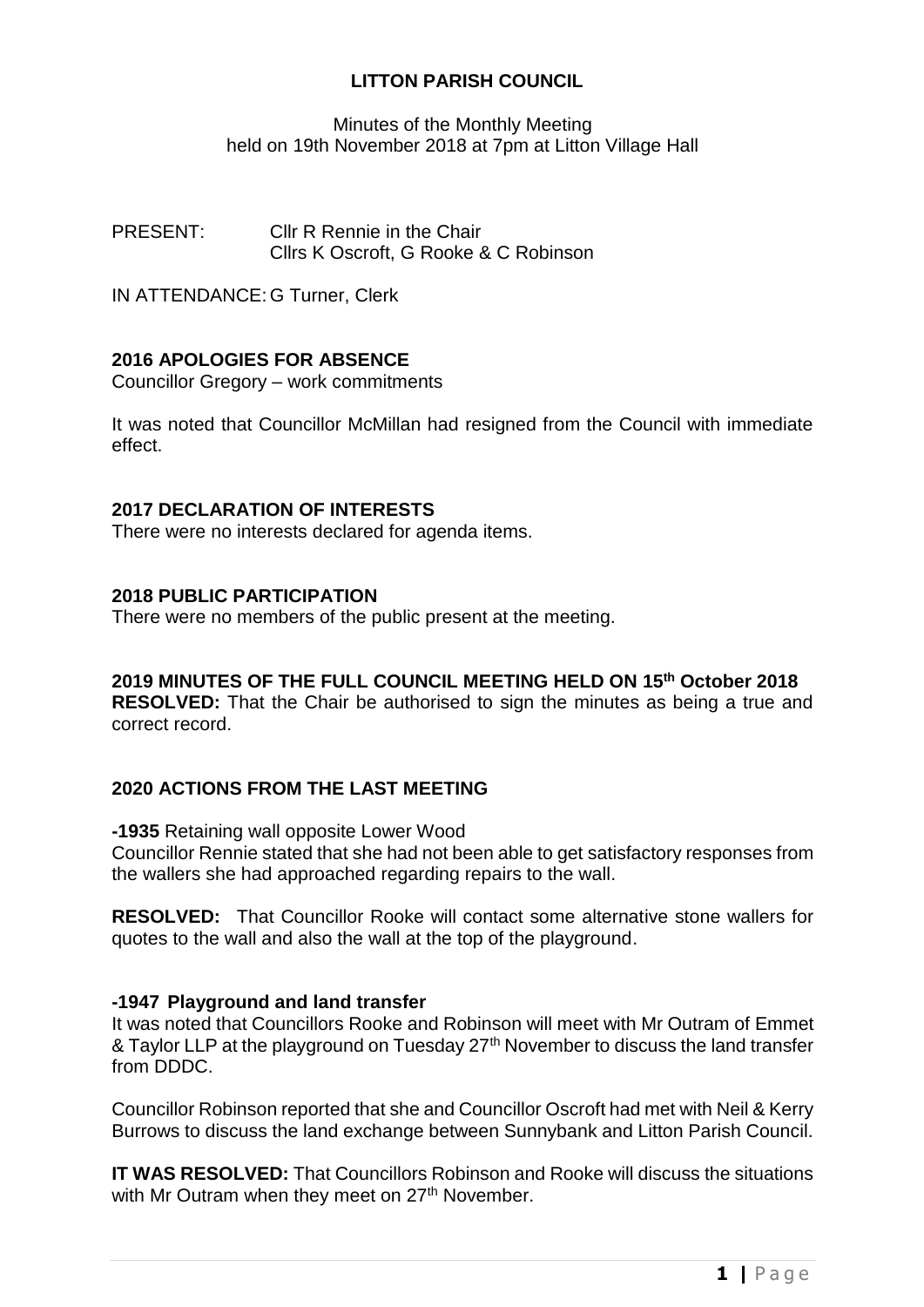## **-1989 Repairs to the stocks on the village green in front of the Red Lion**.

Councillor Rennie reported that the repairs to the stocks will take more time than originally anticipated, as now they have been dug out of the ground, it has become apparent that they will need to be rebuilt.

**RESOLVED:** That the wood is taken away and the ground levelled to make it safe in the interim until the new stocks can be built.

### **-1991 QUARTERLY CRESSBROOK COMMUNITY MEETINGS**

Councillor Robinson reported that she had attended the recent community meeting in Cressbrook which she found to be beneficial, as did the Cressbrook community group.

Councillor Robinson also informed Councillors that the Cressbrook community group had applied for a grant based on their original plans for the replanting of Cressbrook car park, but that they acknowledged the Council's objections to fruit trees and will amend the plan once the grant comes through.

## **-1994 PLAYGROUND/MEMORIAL PLAYING FIELD DEVELOPMENT**

Councillor Rooke reported that he has contacted Proludic UK, the original suppliers of the playground equipment and is waiting for their local contact to get in touch.

He also stated that he had met with a representative from Ellesmere Playground Products Ltd, the original fitters of the equipment, at the playground and discussed various scenarios for moving the pod swing and netball area as follows:

a) Move the netball area to the memorial playing field

b) move the pod swing to the memorial playing field

c) moving the netball area and having it tarmacked in the memorial playing field d) moving the netball area and purchasing an additional netball area for the memorial playing field.

**RESOLVED:** To make a playground sub-committee which will consist of Councillors Rennie, Rooke & Oscroft.

**IT WAS FURTHER RESOLVED:** That Councillor Rooke will ask Ellesmere Playground Products Ltd for an additional quote for moving the pod swing to where the netball area is currently situated in the playground.

**IT WAS AGREED:** That Councillor Rennie will write a flyer to go into the book bags at Litton school asking parents for ideas regarding the redevelopment of the memorial playing field.

# **-2006 REDEVELOPMENT OF THE GARDEN OF REMEMBRANCE**

**IT WAS FURTHER RESOLVED:** That Councillor Gregory will advertise for volunteers on Litton's Facebook Group to dig out the overgrown beds at the Garden of Remembrance.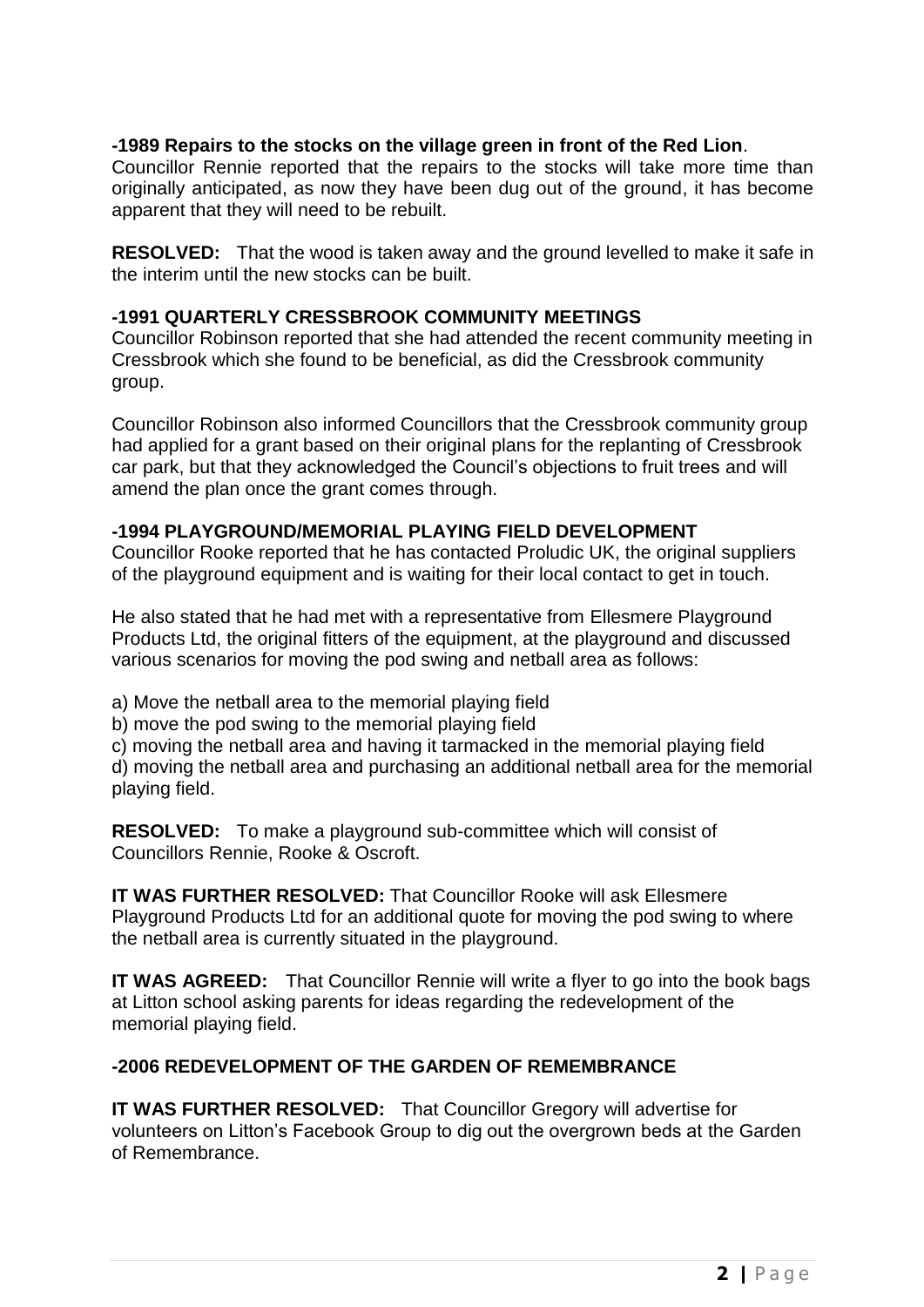## **2021 REVIEW OF DRAFT RESERVES POLICY**

A draft Reserves policy was circulated to members.

**IT WAS RESOLVED:** That the draft reserves policy be adopted and reviewed annually.

#### **2022 CEMETERY FEES REVIEW**

The current cemetery fees were circulated to members for review.

**IT WAS AGREED:** That the cemetery fees be increased by 3% rounded up to the nearest pound.

**IT WAS ALSO AGREED:** That the Clerk will investigate how the undulation on a number of the graves can be levelled off.

**IT WAS RESOLVED:** That the Clerk will contact DALC about possible guidance on stress testing headstones.

## **2021 REQUEST TO PLACE A MEMORIAL BENCH IN THE CEMETERY**

The Clerk reported that a request had been received for the placing of a memorial bench in the cemetery.

**IT WAS RESOLVED:** that the Council would decline the request for a memorial bench to be placed in the cemetery, but to offer the opportunity to purchase an engraved plaque in the memorial garden instead.

#### **2022 SPEEDING IN LITTON**

Information on speed signs was circulated to the meeting.

**IT WAS RESOLVED:** That the cost of purchasing a speed sign was prohibitive to the Council.

**IT WAS FURTHER RESOLVED:** That the Council will advertise on Litton's Facebook Group and in the Village Voice for volunteers to get involved in helping with a community speed gun project.

# **2023 PARISH ELECTIONS MAY 2019**

An email from DDDC about the cost depending on various election scenarios was circulated to members.

**RESOLVED:** To budget for costs of £896 towards the May 2019 elections.

### **2024 PLANNING APPLICATIONS**

NP/DDD/1118/1012 Stone Pitts Work, Cressbrook Change of use of site from industrial to residential, erection of a residential annex